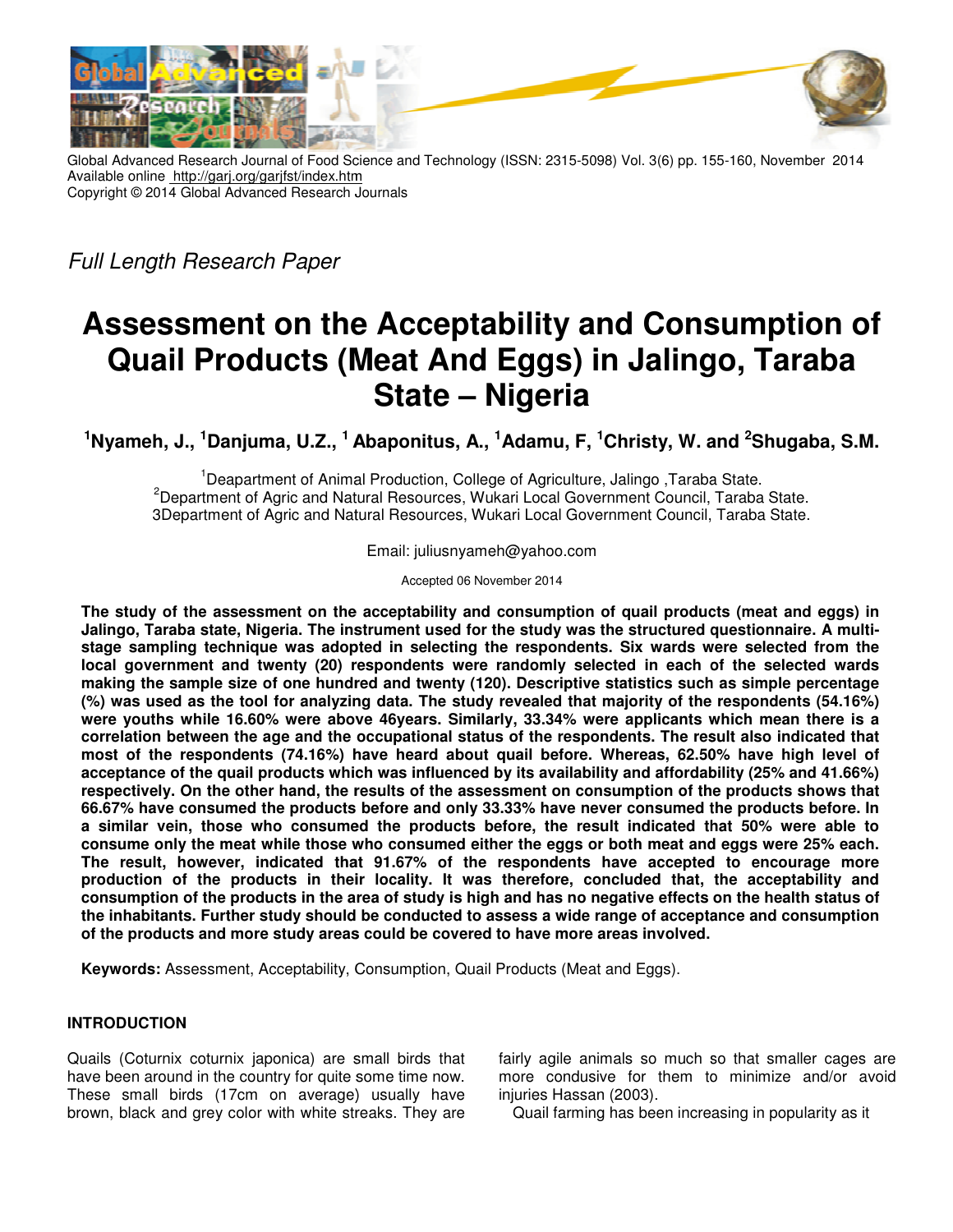| <b>Variables</b>          | <b>Frequency</b> | Percentage (%) |
|---------------------------|------------------|----------------|
| Age (years)               |                  |                |
| $18 - 25$                 | 35               | 29.16          |
| $26 - 45$                 | 65               | 54.16          |
| 46 and above              | 20               | 16.6           |
| Total                     | 120              | 100            |
| <b>Sex</b>                |                  |                |
| Male                      | 80               | 66.66          |
| Female                    | 40               | 33.34          |
| <b>Total</b>              | 120              | 100            |
| <b>Marital status</b>     |                  |                |
| Single                    | 40               | 33.33          |
| Married                   | 30               | 25             |
| <b>Divorced</b>           | 10               | 8.33           |
| Widow                     | 15               | 12.5           |
| Widower                   | 25               | 20.84          |
| <b>Total</b>              | 120              | 100            |
| <b>Educational level</b>  |                  |                |
| Non-formal Education      | 45               | 37.5           |
| <b>Primary School</b>     | 15               | 12.5           |
| Secondary School          | 25               | 20.83          |
| <b>Tertiary Education</b> | 35               | 29.17          |
| <b>Total</b>              | 120              | 100            |
| Occupation                |                  |                |
| Applicant                 | 40               | 33.34          |
| Civil servant             | 15               | 12.5           |
| Farmer                    | 35               | 29.16          |
| House wife                | 15               | 12.5           |
| Total                     | 120              | 100            |

| Table 1: Personal data of the respondent |  |
|------------------------------------------|--|
|------------------------------------------|--|

Source: Field Survey, 2014

is been considered a viable solution for the growing demand in poultry products. However, the demand for quail meat and eggs is high, though less investors venture into quail production as very little knowledge is known about raising the bird by the farmers.

Thus, unknown to many, quail is relatively easier to raise compared with domestic chicken, as they need less nurturing because they are not susceptible to some common poultry diseases (Kadam et al., 2006).

The eggs of quail are used in the same manner as those of chicken except that they are smaller. Five eggs of quail is equivalent of one egg of a chicken, due to their small size and attractive appearance quail eggs are often used for different purposes such that they can be consumed whole, sliced in salads or served boiled with a sauce. The meat is considered a delicacy which it may be fried or roasted and many recipes have been developed.

The study was aimed at assessing the acceptability and consumption of quail products (meat and eggs) in Jalingo of Taraba State-Nigeria.

## **MATERIALS AND METHOD**

## **Study Area**

The study area is Jalingo Local government area of Taraba state; it lies within the guinea savannah belt of North-eastern Nigeria. The temperature in the area rises to about 400C in the months of March to June while during October to February the environment tends to be cold with the setting of the North-east trade wind (Taraba diary, 2008)..

The study was conducted in six wards of Jalingo local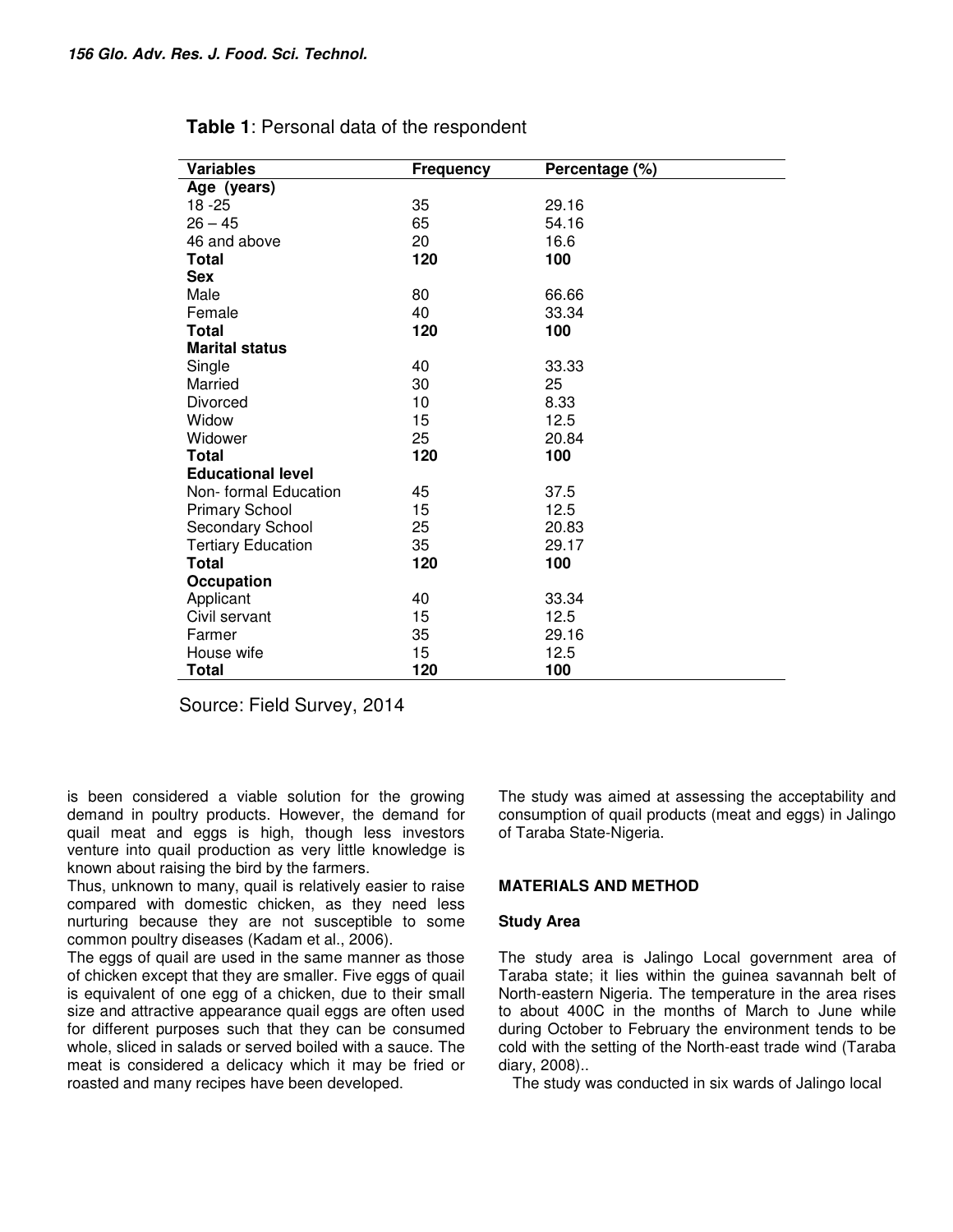**Table 2.** Assessment of acceptability of quails products

| <b>Variable</b>                                   | <b>Frequency</b> | Percentage |
|---------------------------------------------------|------------------|------------|
| Have you heard about quails before                |                  |            |
| Yes                                               | 89               | 74.16      |
| <b>No</b>                                         | 31               | 25.84      |
| Total                                             | 120              | 100        |
| How did you get the information about quails and  |                  |            |
| their products?                                   |                  |            |
| Friends and relations                             | 43               | 35.84      |
| Radio                                             | 37               | 30.83      |
| Literature                                        | 10               | 8.33       |
| Television                                        | 30               | 25         |
| Total                                             | 120              | 100        |
| Do you accept quails products as part of human    |                  |            |
| protein?                                          |                  |            |
| Yes                                               | 98               | 81.66      |
| No                                                | 22               | 18.34      |
| Total                                             | 120              | 100        |
| What is the level of your acceptance of quail     |                  |            |
| products?                                         |                  |            |
| High                                              | 75               | 62.5       |
| Moderate                                          | 30               | 25         |
| Low                                               | 15               | 12.5       |
| Total                                             | 120              | 100        |
| What is your reason for accepting quail products? |                  |            |
| Its availability                                  | 30               | 25         |
| Affordability                                     | 50               | 41.66      |
| <b>Nutritional values</b>                         | 10               | 8.33       |
| Medicinal values                                  | 10               | 8.34       |
| All of the above                                  | 20               | 16.66      |
| Total                                             | 120              | 100        |

Source: Field Survey, 2014

government. The wards were chosen for the study in order to get information that will assist in furnishing the potential researchers with data concerning the acceptance and consumption of meat and eggs of quails in the area.

## **Sample Size and Sampling Technique**

A multi-stage sampling technique was adopted for the selection of the respondents. Six wards were selected from the local government area and twenty (20) respondents were randomly selected in each of the six (6) wards making a total of one hundred and twenty (120) respondents. The wards selected include, Mayo-gwoi, Sintali A, Sintali B, Kona, Mile six and Barade wards.

#### **Data collection and Analysis**.

Data were collected with the aid of a structured questionnaire that was administered to the respondents. Descriptive statistics such as simple percentage was

used to analyzed the data generated.

#### **RESULTS AND DISCUSSION**

#### **Personal Data of the Respondents**

The results of the personal data of the respondents are presented in Table 1. The result of the study revealed that majority of the respondents are youths (29.16%) and 54.16%) while 16.6% among them were 46 years and above which have exceeded the youthful age of 18-45 years.

The study also indicated that 66.66% (majority) are males this can be connected to the fact that men or males always have right to land as a productive resources than women which Quisumbing (1994) reported that there has been a great disparity between women and men in the size of land holdings.

The results also indicated that singles form the majority of those interviewed (33.33%), married individuals were only 25% while divorced and widows are 8.33%, 12.50%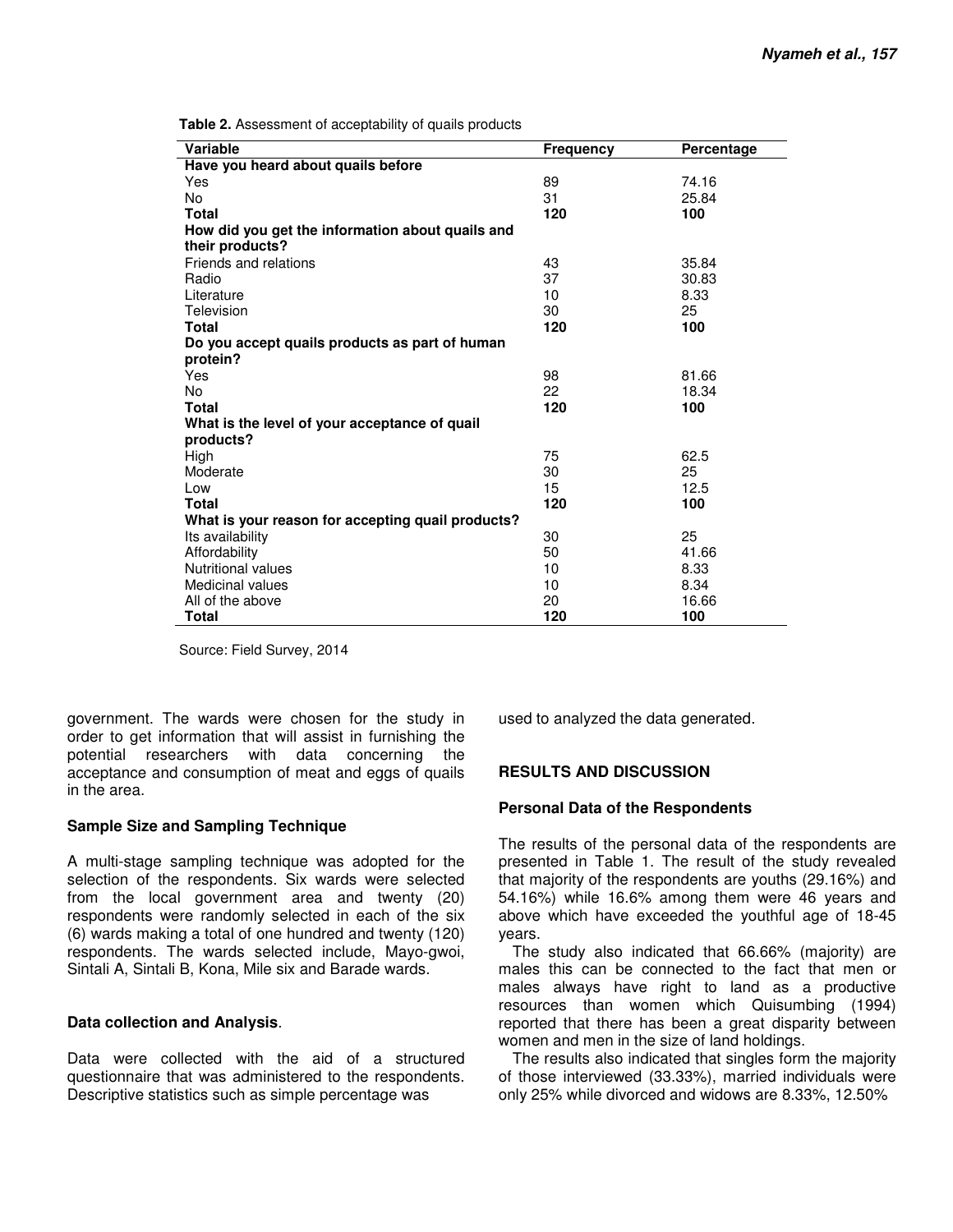| <b>Table 3.</b> Assessment of the consumption of quails products |  |  |
|------------------------------------------------------------------|--|--|
|------------------------------------------------------------------|--|--|

| <b>Variables</b>                    | <b>Frequency</b> | Percentage |
|-------------------------------------|------------------|------------|
| Have you ever consumed quails       |                  |            |
| products before?                    |                  |            |
| Yes                                 | 80               | 66.67      |
| No                                  | 40               | 33.33      |
| <b>Total</b>                        | 120              | 100        |
| If yes, which of the quails         |                  |            |
| product?                            |                  |            |
| Meat                                | 60               | 50         |
| Eggs                                | 30               | 25         |
| <b>Both</b>                         | 30               | 25         |
| Total                               | 120              | 100        |
| How do you feel on consumption      |                  |            |
| of any of these products            |                  |            |
|                                     |                  |            |
| Is palatable                        | 68               | 56.69      |
| Not palatable                       | 22               | 18.33      |
| No difference with poultry products | 30               | 25         |
| Total                               | 120              | 100        |
| Where is the source of your         |                  |            |
| quails products                     |                  |            |
| Market                              | 75               | 62.50      |
| Quails vendors                      | 25               | 20.83      |
| Some quails farms around            | 20               | 16.67      |
| <b>Total</b>                        | 120              | 100        |
| How long have you been              |                  |            |
| patronizing quails products         |                  |            |
| Some months back                    | 35               | 29.17      |
| Less than four years                | 63               | 52.5       |
| More than five years                | 22               | 18.33      |
| <b>Total</b>                        | 120              | 100        |
| Do you think any of these can be a  |                  |            |
| reason(s) why some people do not    |                  |            |
| accept and consumed quails          |                  |            |
| products                            |                  |            |
| Tradition                           | 20               | 16.67      |
| Religion                            | 40               | 33.33      |
| Nausea                              | 35               | 29.17      |
| Personal reasons                    | 25               | 20.83      |
| Total                               | 120              | 100        |
| Can you encourage more              |                  |            |
| production of quails products in    |                  |            |
| your locality?                      |                  |            |
| Yes                                 | 110              | 91.67      |
|                                     | 10               |            |
| No<br><b>Total</b>                  |                  | 8.33       |
|                                     | 120              | 100        |
| In your opinion which methods do    |                  |            |
| you think can be used to fast track |                  |            |
| the acceptability and consumption   |                  |            |
| of quails products?                 |                  |            |
| Create awareness/campaign           | 30               | 25         |
| Increase production of the products | 32               | 26.67      |
| Public sensitization                | 40               | 33.33      |
| Promotion of quails products        | 18               | 15         |
| Total                               | 120              | 100        |

Source: Field Survey, 2014

and 20.84% respectively. The result is by implication stating that divorced either male or female do find it difficult to participate in accepting and consuming quail products.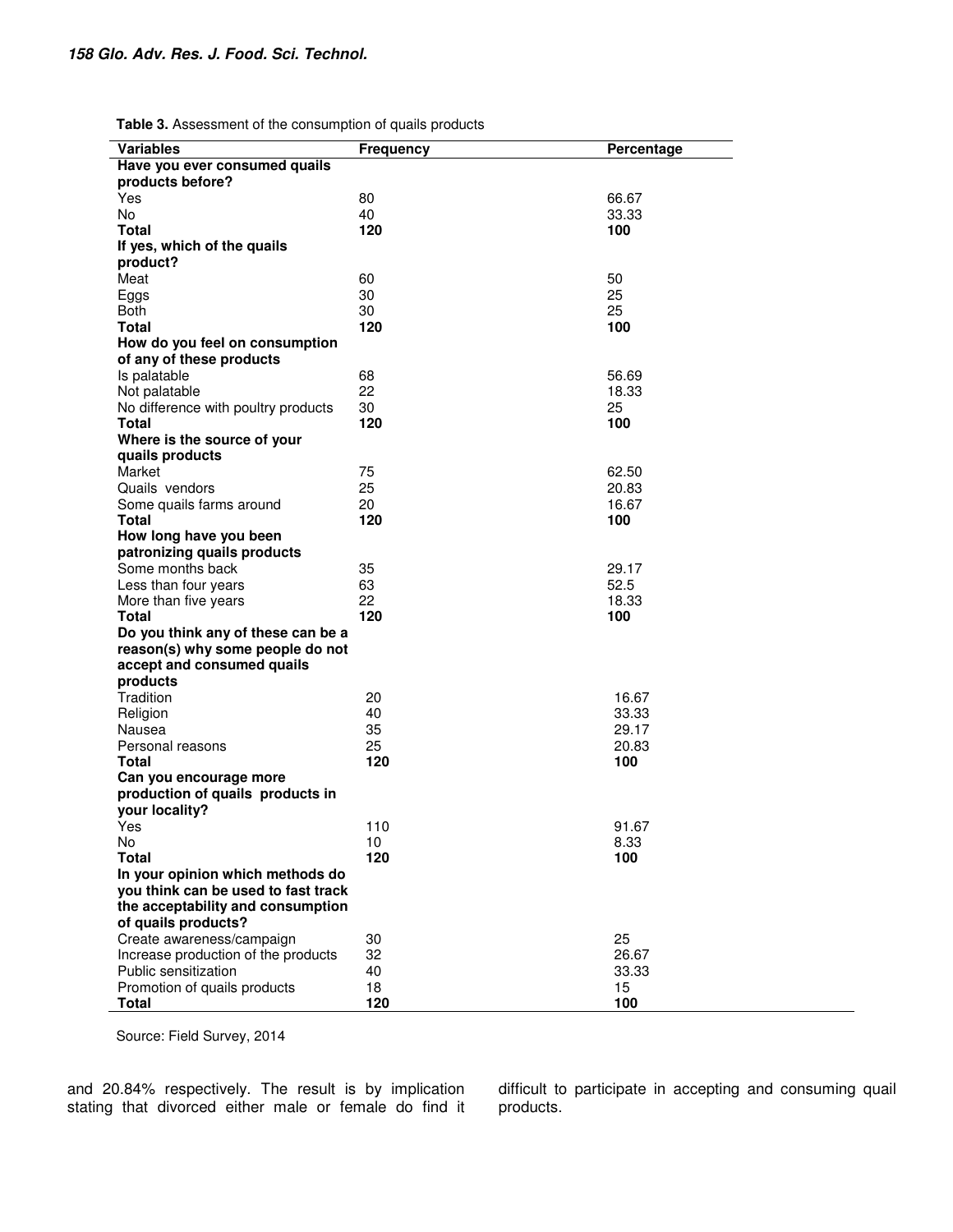On the educational attainment of the respondents, the result have revealed that 37.50% did not attend a formal education, 12.50% and 20.83% attended primary school and secondary schools respectively. Thus, only 29.17% of the respondents that have the highest level of education accomplishment. This result shows that most of the respondents were not educationally too informed.

The results on the occupation of the respondents indicated that Applicants (33.34%) form the major components of the respondents, farmers were ranked second since most of them were the target group who supposed to provide the needed impetus on this study. Other categories of respondents, (civil servants and house wives) were 12.50% each.

#### **Assessment of Acceptability of Quail Products**

Table 2 revealed the results obtained on the acceptability of quail meat and eggs. The result shows that most of the respondents (74.16%) have heard about quails before. The information about quails and its products were gotten in different ways by the respondents. About 35.84% get their information on quail products through their friends and relations, 30.83% also revealed that they get their information through reading literatures and other readable materials on quails while 25% were able to access their information by audio-visual (Television) means. The different ways in which these information's were received by the respondents are all good medium through which the respondent can be enlightened or educated about quail production, distribution and consumption.

The result also shows that 81.66% of the respondents due to the different ways in which they get their information about quail and its products, they have accepted that quail meat and eggs are part of human protein. These have resulted in 62.5-% of those interviewed to accept the meat and egg of quail with high esteem. Although, 25% moderately accepted the products but few of them 12.50% have low level of acceptance, their low acceptance may be attributed to their low understanding of the products as per how it has been presented to them.

The study also shows that the reasons for accepting the quail products, some respondents (25%) have accepted the quail products because of its availability within the study area, about 41.66% which form the majority of those accepting the products due to its affordability by a common man. Also, some respondents revealed that they accepted the products because of its nutritional values and medicinal roles which the study shows as 8.33% and 8.34% respectively. More so, about 16.66% of the respondents have accepted the products because of all other reasons that were outlined by other respondents above. Thus, the result may be in

agreement with Agwunobi and Ekpenyong (1990) and Edache et al., (2007) who have individually reported that quail eggs and meat have low cholesterol, less fat and high protein content and is a good quality meat for diabetic and high blood pressure patients and also the meat and eggs are of public health importance

#### **Assessment on the Consumption of Quail Products**

Table 3 present the assessment on the consumption of quail products. The results shows that 66.67% of the respondents have consumed the quail products in the past while 33.33% have indicated that they have never consumed the products before.

In the same vein the study noted that 50% of the respondents were able to consumed only the meat while those who consumed eggs and both meat and eggs are 25% and 25% respectively. The result is an indication that the consumption of quail products are sharply on the increase. This is in tandem with Bulus et al., (2013) who reported that Japanese quail is among the domesticated species of quails that are widely spread and commercially product for eggs and meat utilization.

However, the result of the study indicated that 56.69% of the respondents have confirmed that the quail products are palatable, this result tend to agree with Basil (2011) who reported that the eggs of quail are low in cholesterol and are very tasty while the meat is tender like the chicken meat. Thus, only 18.33% shows that the products were not palatable to them in consumption, but 25% of the respondents revealed that products were not different with other poultry meat and eggs on consumption.

The study further revealed that majority of the respondents (52.50%) have been patronizing the products in less than four years, other confirmed that some months back and more then five years back with the corresponding percents 29.17% and 18.33% respectively.

On the premise why some people do not accept and consumed quail products, the results revealed that the following were some of the reasons attached to that effect as tradition 16.67%, religion has 33.33% while Nausea and personal reasons have 29.17% and 20.83% respectively.

The results further shows that 91.67% of those interviewed have accepted the view that encouraging more production of quail products in their locality will be helpful while the remaining 8.33% of the respondents did not accept encouraging more production may be due to some of the reasons advanced above.

Even though, those respondents that were in support for more production of quail products have given their suggestions, 25% suggested that creating awareness and campaign will assist tremendously, 26.67% of the